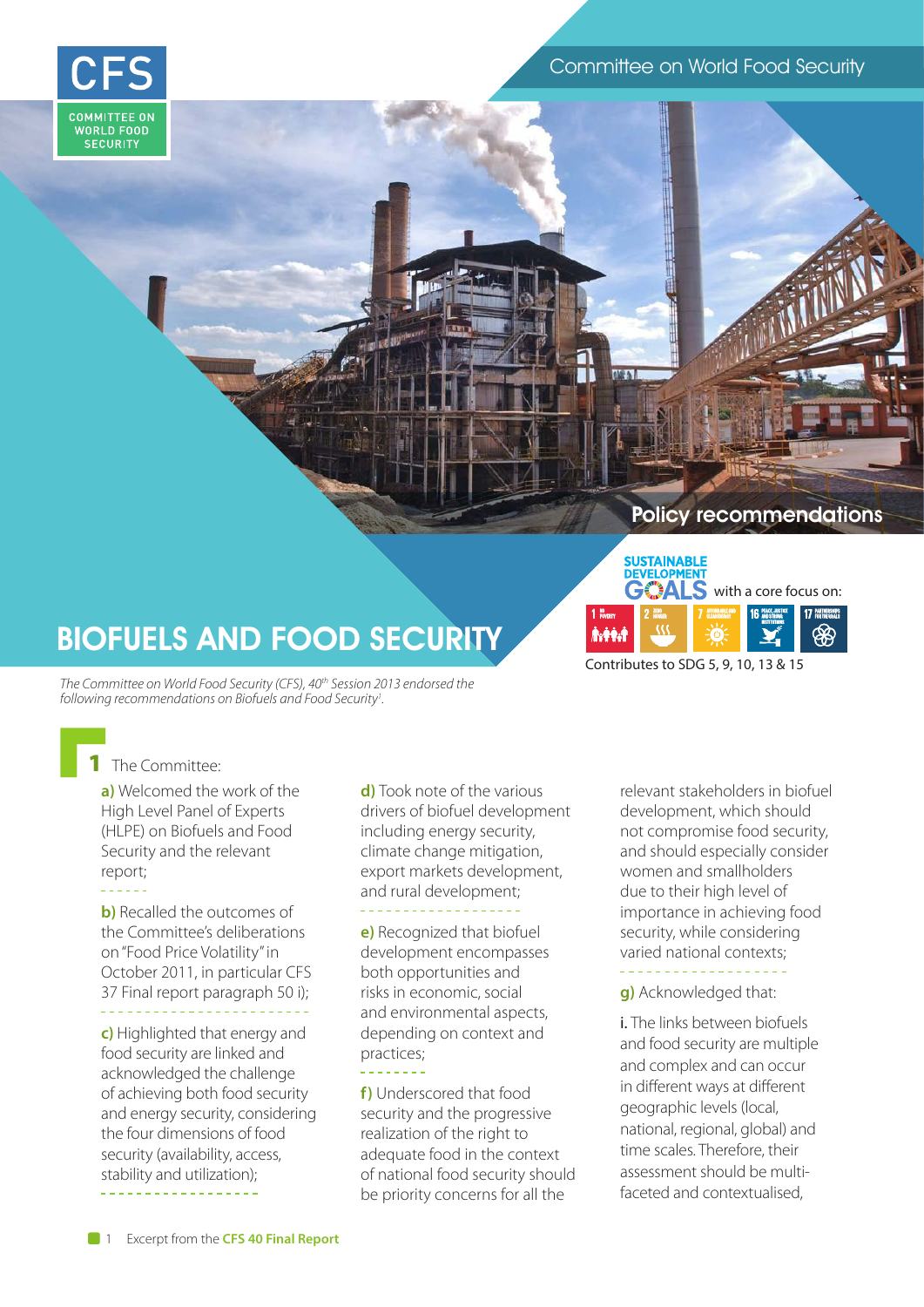#### BIOFUELS AND FOOD SECURITY **THEFT**

and an integrated, evidencebased, gender-sensitive and environmentally-sound approach is required in biofuel policy-making and investments;

©FAO

ii. Production and consumption of biofuels, amongst many other factors, influence international agricultural commodity prices. The interaction between biofuels, food prices and supply responses is dynamic and complex, and requires a distinction between short-term and long-term impacts;

iii. In some cases, current biofuel production creates competition between biofuel crops and food crops. Significant guidance exists and is further needed to ensure that biofuels policies are coherent with food security to minimize the risks and maximize the opportunities of biofuels in relation to food security. This includes, the CFS Global Strategic Framework for Food Security and Nutrition (GSF); the Voluntary Guidelines on Responsible Governance of Tenure of Land, Fisheries and Forests in the Context of National Food Security (VGGT); the Voluntary Guidelines for the Progressive Realization of the Right to Adequate Food in the Context of National Food Security (RtF); The Global Bioenergy Partnership (GBEP) Sustainability Indicators for Bioenergy and FAO Bioenergy and Food Security (BEFS) Approach.

**h)** Stressed the importance of concerted international and national actions to encourage that biofuel development and policies are in line with the objective to eradicate hunger, food insecurity and malnutrition, and contribute to sustainable rural development, including respecting legitimate land tenure rights, and poverty reduction, bearing in mind varied national contexts.

2 Encouraged governments to seek coordination of their respective food security and energy security strategies, giving due consideration to the sustainable management of natural resources.

**3** Recommended the following action points, their development and implementation, by the appropriate stakeholders.

#### **Actions towards enhanced policy coherence for food security and biofuels**

4 Governments, FAO. Agricultural Market Information System (AMIS), GBEP, International Food Policy Research Institute (IFPRI) and other international organizations are encouraged to regularly share with CFS the results of their work on biofuelsfood security linkages.

5 Governments, FAO, and all other relevant stakeholders are encouraged to promote and facilitate exchange of information and cooperation on biofuels and food security links. This includes analysis, assessments and projections as well as providing transparent information on assumptions, methods, tools and gender-disaggregated data.

**6** Governments and other stakeholders are encouraged to implement policies and investments for the production of biofuels and food in accordance with national development strategies and multilateral agreements applicable to food security. Special attention should also be given to the situation of vulnerable groups and small scale food producers.

7 Governments and other appropriate stakeholders are encouraged to review biofuels policies - where applicable and if necessary - according to balanced science-based assessments of the opportunities and risks they may present for food security, and so that biofuels can be produced according to the three pillars of sustainable development.

8 FAO is invited to inform CFS of the progress made in building capacities in member states with respect to biofuel policies in coherence with food security and initiatives on biofuel policies at multiple levels. This would be based on existing works and material e.g. the GBEP sustainable bioenergy indicators, the FAO BEFS Approach; as well as the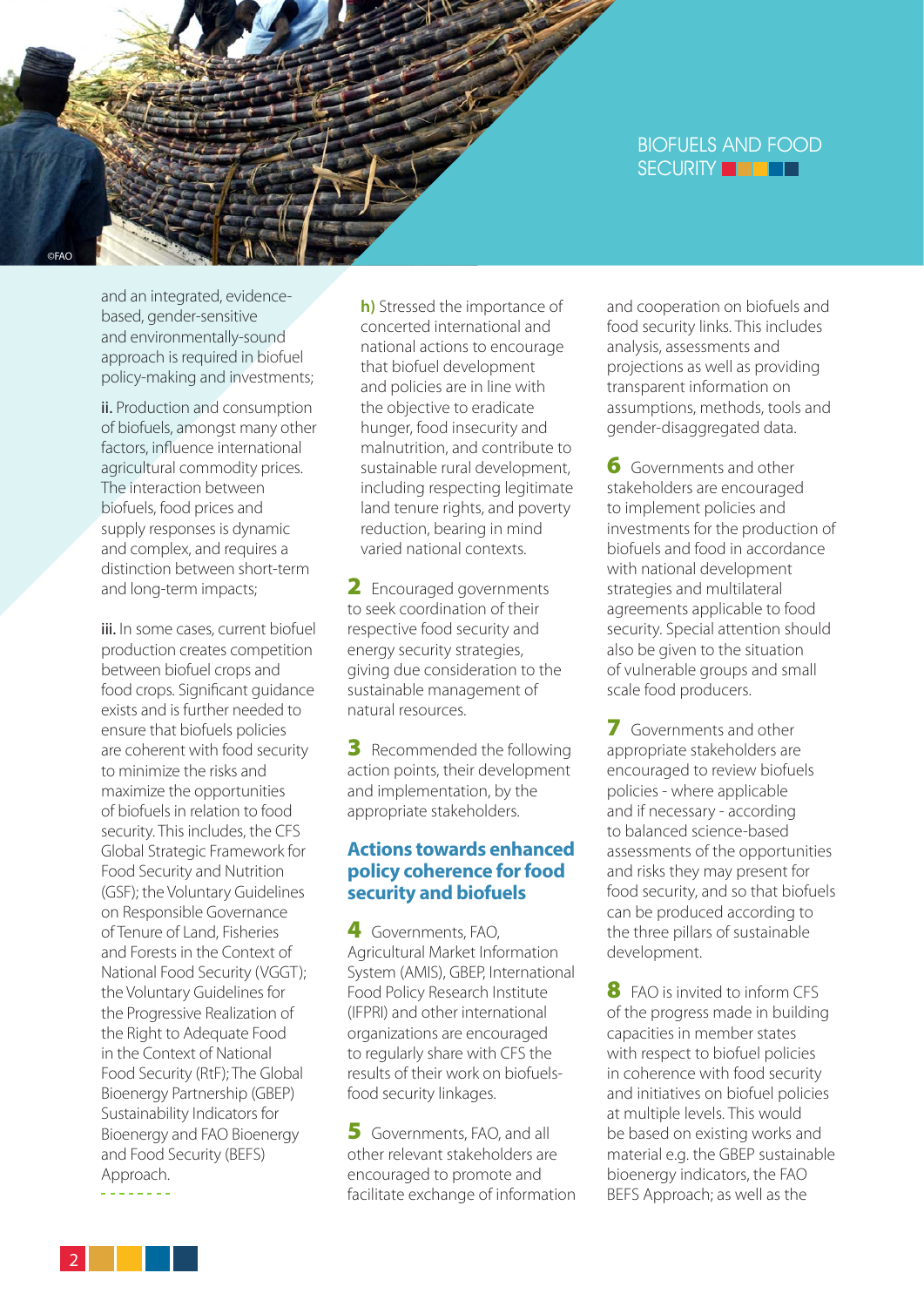

VGGT, which governments and all stakeholders are encouraged to promote, make use of and to support their implementation.

**9** FAO, in collaboration with relevant stakeholders and in consultation with member states as appropriate, is invited to propose a programme of work aimed at strengthening the capacity of interested countries and operators to assess their situation with regards to biofuels, taking into account food security concerns at global, regional and national levels, legitimate land tenure rights, to manage the related risks and opportunities, and to monitor impacts. This could take advantage of the GBEP capacity building programme.

#### **Actions to promote Research and Development (R&D) on biofuels and food security**

10 Food security, smallholder and gender concerns should be integrated as appropriate in the design, monitoring and evaluation of R&D on biofuels. R&D is important in improving the efficiency of biofuels regarding both resources and processes, and in exploring new technologies including biofuels of the second and third generations. Research partners are encouraged to devise solutions adapted to the needs of all stakeholders, especially those in least-developed countries and of women and smallholders who are most in need of access to modern energy services.

11 International cooperation (including south-south cooperation), and public sector, and public-private partnerships have an important role to play

in supporting these research topics. It is important to ensure that lessons learned from these partnerships are reflected in future cooperation.

**12** R&D, as appropriate, should strengthen capabilities to adapt biofuel production and processing units so that they can modulate their supply chain between food, feed and energy.

#### **Actions with regard to linkages between energy and food security**

**13** Stakeholders are encouraged to support more energy and other resource use efficiency, increased use of sources of renewable energy and improved access to sustainable energy services, including among others in agri-food chains, according to each country's specificities.

14 Governments and operators should support the participation of farmers, in particular smallholders and women, in food-energy security programmes (including on biofuel production and consumption), as appropriate on the basis of fair and equitable conditions.

### THE COMMITTEE

**◯** CFS encouraged public and private sectors to support the integration of sustainable biofuel production into agricultural and forestry policies, according to each country's specificities.